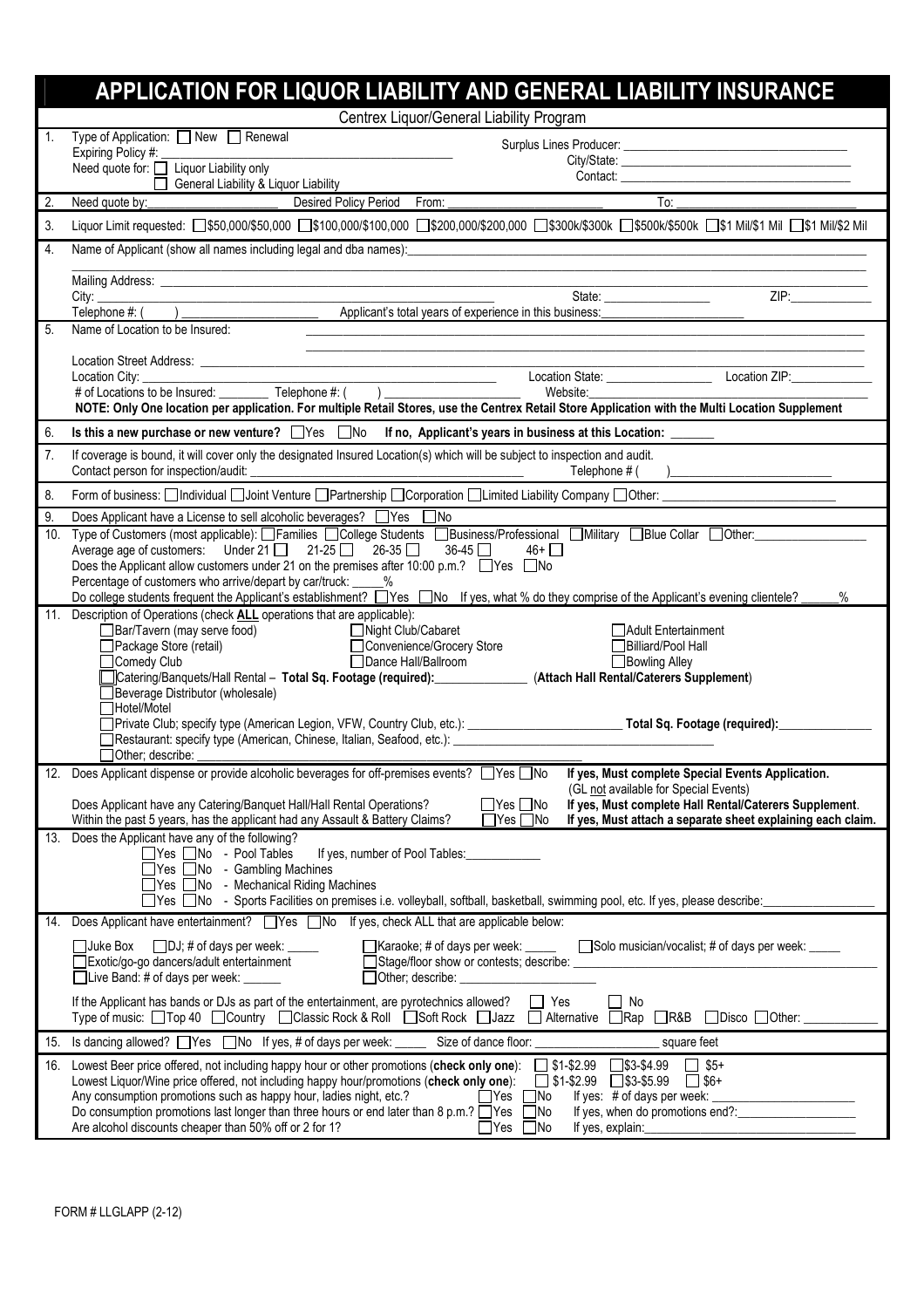|          | 17. Is there a college or university within a 3-mile radius of the Applicant's premises? Ves No<br>If yes, give name:                                                                                                                                                                                                                                                                                                                                                                                                                                                                                                                                                                                                                                                                                              |                                                                                                                                 |                                                                              |                                                           |                                |                                                                                                                      |                               |                                                                                                                                    |                    |  |
|----------|--------------------------------------------------------------------------------------------------------------------------------------------------------------------------------------------------------------------------------------------------------------------------------------------------------------------------------------------------------------------------------------------------------------------------------------------------------------------------------------------------------------------------------------------------------------------------------------------------------------------------------------------------------------------------------------------------------------------------------------------------------------------------------------------------------------------|---------------------------------------------------------------------------------------------------------------------------------|------------------------------------------------------------------------------|-----------------------------------------------------------|--------------------------------|----------------------------------------------------------------------------------------------------------------------|-------------------------------|------------------------------------------------------------------------------------------------------------------------------------|--------------------|--|
| 18.      | Is the Applicant open four days or fewer per week?<br>$\Box$ Yes $\Box$ No<br>Does the Applicant open for business at 7 p.m. or later? $\Box$ Yes<br>l INo<br>Does the Applicant close later than 2 a.m.?<br>Is this a seasonal operation?<br>$\Box$ Yes<br>□No If yes, what are the dates of operation?<br>to $\equiv$                                                                                                                                                                                                                                                                                                                                                                                                                                                                                            |                                                                                                                                 |                                                                              |                                                           |                                |                                                                                                                      |                               |                                                                                                                                    |                    |  |
|          |                                                                                                                                                                                                                                                                                                                                                                                                                                                                                                                                                                                                                                                                                                                                                                                                                    | 19. Does the Applicant use bouncers/I.D. checkers or security personnel? TYes No If yes, how many are used during peak periods? |                                                                              |                                                           |                                |                                                                                                                      |                               |                                                                                                                                    |                    |  |
| 20.      | Within the past 5 years, has Applicant had a liquor license suspended or revoked or been fined/cited for violations of a law or ordinance related to the sale of alcohol<br>(sales after hours, sales to minors, etc.)? □ Yes □ No If yes, # of times: _______;<br>Explain:                                                                                                                                                                                                                                                                                                                                                                                                                                                                                                                                        |                                                                                                                                 |                                                                              |                                                           |                                |                                                                                                                      |                               |                                                                                                                                    |                    |  |
|          | 21. Does the Applicant require all alcohol serving or selling employees be certified by a formal alcohol-awareness training program? □ Yes □ No<br>If yes, give the name of the training program (BEST, RAMP, TIPS, TAM, etc.):                                                                                                                                                                                                                                                                                                                                                                                                                                                                                                                                                                                    |                                                                                                                                 |                                                                              |                                                           |                                |                                                                                                                      |                               |                                                                                                                                    |                    |  |
|          | 22. Operations (Answers are required):<br>$\Box$ Yes<br>$\square$ No<br>Does the Applicant have procedures in place to regulate the sale of alcohol to intoxicated customers and to minors?<br>$\square$ No<br>Are the Applicant's employees required to check age identification of customers who appear to be under the age of 25?<br>$\sqcap$ Yes<br>$\Box$ Yes<br>Does the Applicant allow customers to order more than one drink at last call?<br>⊤No<br>$\Box$ Yes<br>Does the Applicant allow employees or independent contractors to consume alcohol on the premises while on the job?<br>- INo<br>$\Box$ Yes<br>Does the Applicant have a drive-through operation for the sale of alcohol?<br><b>No</b><br>Does the Applicant allow customers to BYOB (Bring Your Own Bottle)?<br>$\Box$ Yes<br>$\Box$ No |                                                                                                                                 |                                                                              |                                                           |                                |                                                                                                                      |                               |                                                                                                                                    |                    |  |
| 23.      |                                                                                                                                                                                                                                                                                                                                                                                                                                                                                                                                                                                                                                                                                                                                                                                                                    |                                                                                                                                 | Alcohol                                                                      |                                                           | Alcohol                        | Provide Applicant's annual sales for food and all alcoholic beverages (liquor, beer, and wine) below:                |                               |                                                                                                                                    |                    |  |
|          |                                                                                                                                                                                                                                                                                                                                                                                                                                                                                                                                                                                                                                                                                                                                                                                                                    |                                                                                                                                 | On-Premises Sales                                                            |                                                           | Take-Out Sales                 | <b>Food Sales</b>                                                                                                    |                               | *Other Sales                                                                                                                       | <b>Total Sales</b> |  |
|          | Next 12 months<br>Past 12 months                                                                                                                                                                                                                                                                                                                                                                                                                                                                                                                                                                                                                                                                                                                                                                                   | $\overline{\$}$<br>$\overline{\mathcal{S}}$                                                                                     |                                                                              | $\overline{\boldsymbol{\mathfrak{s}}}$<br>$\overline{\$}$ |                                | \$<br>$\overline{\$}$                                                                                                |                               | \$<br>\$                                                                                                                           | \$<br>\$           |  |
|          | *Describe other sales:                                                                                                                                                                                                                                                                                                                                                                                                                                                                                                                                                                                                                                                                                                                                                                                             |                                                                                                                                 |                                                                              |                                                           |                                |                                                                                                                      |                               |                                                                                                                                    |                    |  |
|          | If there are on-premises and take-out alcohol sales, does the Applicant keep separate sales records for on-premises and take-out alcohol sales? □ Yes □ No                                                                                                                                                                                                                                                                                                                                                                                                                                                                                                                                                                                                                                                         |                                                                                                                                 |                                                                              |                                                           |                                |                                                                                                                      |                               |                                                                                                                                    |                    |  |
| 24.      | Does Applicant carry General Liability insurance? Ness No If yes, effective from: _________to______<br>Assault & Battery Excluded? □ Yes □ No<br>Limits: \$<br>Insurer:<br><u> 1980 - Jan Barnett, fransk kongresu og den forske politiker og den forske politiker og den forske politiker</u>                                                                                                                                                                                                                                                                                                                                                                                                                                                                                                                     |                                                                                                                                 |                                                                              |                                                           |                                |                                                                                                                      |                               |                                                                                                                                    |                    |  |
| 25.      | Does Applicant currently carry Liquor Liability Insurance? Nes No Expiration date: No Expiration date: Deackage Policy Nonoline Policy<br><u>Limits: \$</u> Premium: \$ Assault & Battery Excluded? UYes UNo<br>Insurer:<br>Except for Kentucky and Missouri risks, has any insurer cancelled or non-renewed Liquor Liability coverage in the past 3 years? No lf yes, explain:                                                                                                                                                                                                                                                                                                                                                                                                                                    |                                                                                                                                 |                                                                              |                                                           |                                |                                                                                                                      |                               |                                                                                                                                    |                    |  |
| 26.      | In the past 5 years, has the Applicant or any owner, partner, member, officer or licensee had any Liquor Liability claims or incidents that might give rise to such a                                                                                                                                                                                                                                                                                                                                                                                                                                                                                                                                                                                                                                              |                                                                                                                                 |                                                                              |                                                           |                                |                                                                                                                      |                               |                                                                                                                                    |                    |  |
|          | Date of<br>Incident                                                                                                                                                                                                                                                                                                                                                                                                                                                                                                                                                                                                                                                                                                                                                                                                | Date of<br>Claim                                                                                                                | Amount Paid                                                                  | Amount<br>Reserved                                        | <b>Status</b><br>(Open/Closed) | claim, whether insured or not? $\Box$ Yes $\Box$ No If yes, how many claims or incidents? $\Box$ Give details below: |                               | Description of Incident/Claim                                                                                                      |                    |  |
| A        |                                                                                                                                                                                                                                                                                                                                                                                                                                                                                                                                                                                                                                                                                                                                                                                                                    |                                                                                                                                 | \$                                                                           | \$                                                        |                                |                                                                                                                      |                               |                                                                                                                                    |                    |  |
| B<br>C   |                                                                                                                                                                                                                                                                                                                                                                                                                                                                                                                                                                                                                                                                                                                                                                                                                    |                                                                                                                                 | \$<br>\$                                                                     | \$<br>\$                                                  |                                |                                                                                                                      |                               |                                                                                                                                    |                    |  |
|          |                                                                                                                                                                                                                                                                                                                                                                                                                                                                                                                                                                                                                                                                                                                                                                                                                    |                                                                                                                                 |                                                                              |                                                           |                                |                                                                                                                      |                               |                                                                                                                                    |                    |  |
|          | Name/Interest:                                                                                                                                                                                                                                                                                                                                                                                                                                                                                                                                                                                                                                                                                                                                                                                                     |                                                                                                                                 |                                                                              |                                                           |                                |                                                                                                                      |                               | 27. Is coverage needed for Additional Insureds: A-None B-Lessor/Property Manager C-Vendor OD-Franchisor Vendors Only-product type: |                    |  |
|          | Name/Interest:                                                                                                                                                                                                                                                                                                                                                                                                                                                                                                                                                                                                                                                                                                                                                                                                     |                                                                                                                                 | <u> 1989 - Johann Stoff, amerikansk politiker (* 1908)</u>                   |                                                           |                                |                                                                                                                      |                               |                                                                                                                                    |                    |  |
|          | Name/Interest:                                                                                                                                                                                                                                                                                                                                                                                                                                                                                                                                                                                                                                                                                                                                                                                                     |                                                                                                                                 |                                                                              |                                                           |                                |                                                                                                                      |                               |                                                                                                                                    |                    |  |
|          |                                                                                                                                                                                                                                                                                                                                                                                                                                                                                                                                                                                                                                                                                                                                                                                                                    |                                                                                                                                 | General Liability Section (to be completed only if GL coverage is requested) |                                                           |                                | $\Box$ \$1,000,000/\$2,000,000                                                                                       |                               |                                                                                                                                    |                    |  |
| 1.       |                                                                                                                                                                                                                                                                                                                                                                                                                                                                                                                                                                                                                                                                                                                                                                                                                    |                                                                                                                                 |                                                                              |                                                           |                                |                                                                                                                      |                               |                                                                                                                                    |                    |  |
|          | Do you own the building? $\Box$ Yes $\Box$ No If yes, is any part of your location rented to others? $\Box$ Yes $\Box$ No<br>a. If yes, what is the occupancy of the tenant(s)? $\Box$ Apartments $\Box$ Retail/Other                                                                                                                                                                                                                                                                                                                                                                                                                                                                                                                                                                                              |                                                                                                                                 |                                                                              |                                                           |                                |                                                                                                                      |                               |                                                                                                                                    |                    |  |
| 2.       | b. If apartments, how many units are rented to others? ____________<br>If Retail/Other, what is the square footage occupied by the tenant(s)?<br>Are exits clearly marked and unobstructed? □ Yes □ No                                                                                                                                                                                                                                                                                                                                                                                                                                                                                                                                                                                                             |                                                                                                                                 |                                                                              |                                                           |                                |                                                                                                                      |                               |                                                                                                                                    |                    |  |
| 3.       |                                                                                                                                                                                                                                                                                                                                                                                                                                                                                                                                                                                                                                                                                                                                                                                                                    |                                                                                                                                 |                                                                              |                                                           |                                | Is cooking performed? □Yes □No If yes, is there an operational Ansul system? □Yes □No                                |                               |                                                                                                                                    |                    |  |
| 4.<br>5. | Is there a service agreement in place for cleaning the surfaces and ducts of the extinguishing system? $\Box$ Yes $\Box$ No<br>Are there any firearms or weapons kept on premises? Nessan Dolicy will contain an endorsement excluding coverage for firearms and weapons.                                                                                                                                                                                                                                                                                                                                                                                                                                                                                                                                          |                                                                                                                                 |                                                                              |                                                           |                                |                                                                                                                      |                               |                                                                                                                                    |                    |  |
| 6.       |                                                                                                                                                                                                                                                                                                                                                                                                                                                                                                                                                                                                                                                                                                                                                                                                                    |                                                                                                                                 | Is parking performed by a valet contracted service? □ Yes □ No               |                                                           |                                |                                                                                                                      |                               |                                                                                                                                    |                    |  |
| 7.       | If yes, are certificates of insurance obtained and is the applicant named as an Additional Insured? $\Box$ Yes $\Box$ No<br>In the past 3 years, has the applicant had any GL claims or incidents that might give rise to such a claim, whether insured or not? Wes No If yes, please<br>provide details:                                                                                                                                                                                                                                                                                                                                                                                                                                                                                                          |                                                                                                                                 |                                                                              |                                                           |                                |                                                                                                                      |                               |                                                                                                                                    |                    |  |
|          | Date of<br>Incident                                                                                                                                                                                                                                                                                                                                                                                                                                                                                                                                                                                                                                                                                                                                                                                                | Date of<br>Claim                                                                                                                | Amount Paid                                                                  | Amount<br>Reserved                                        | <b>Status</b><br>(Open/Closed) |                                                                                                                      | Description of Incident/Claim |                                                                                                                                    |                    |  |
| A<br>B   |                                                                                                                                                                                                                                                                                                                                                                                                                                                                                                                                                                                                                                                                                                                                                                                                                    |                                                                                                                                 | \$<br>\$                                                                     | \$<br>\$                                                  |                                |                                                                                                                      |                               |                                                                                                                                    |                    |  |
|          |                                                                                                                                                                                                                                                                                                                                                                                                                                                                                                                                                                                                                                                                                                                                                                                                                    |                                                                                                                                 |                                                                              |                                                           |                                |                                                                                                                      |                               |                                                                                                                                    |                    |  |